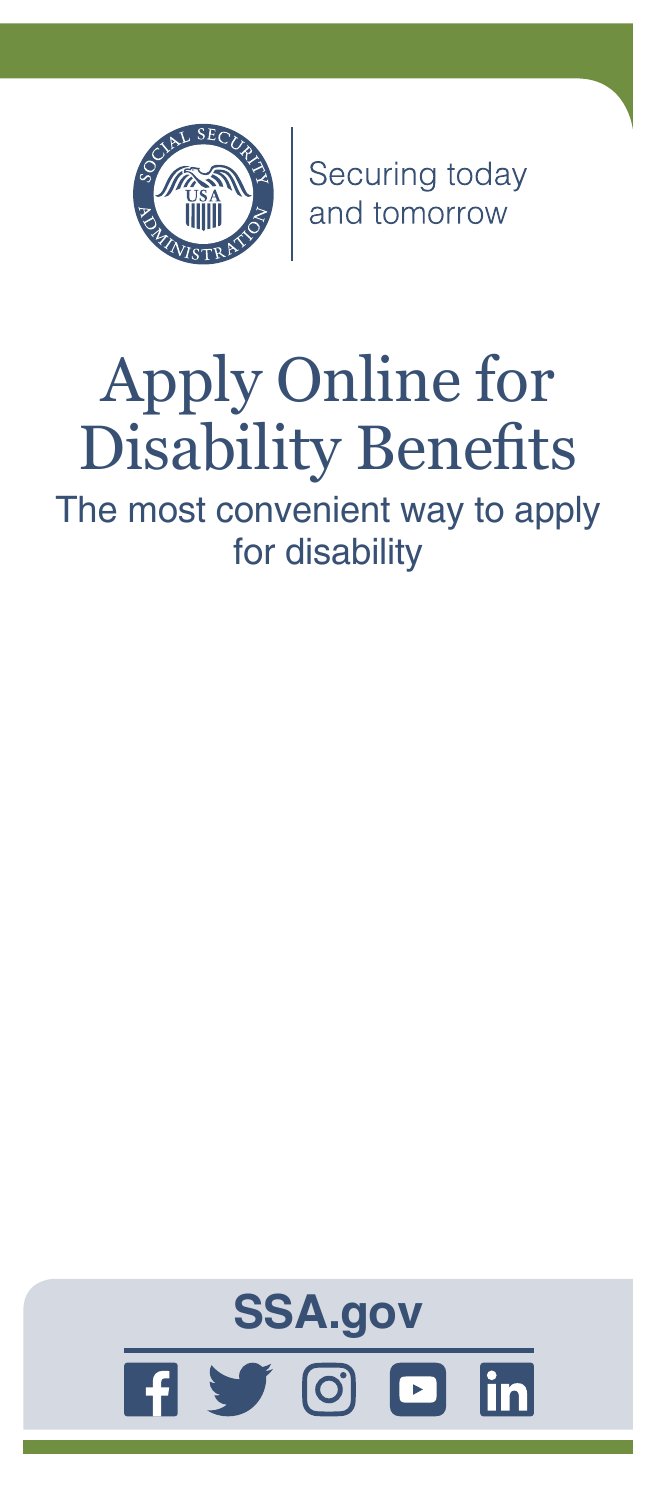#### Why should I apply online for Social Security disability benefits?

Applying online for disability benefits offers several advantages:

- You can start your disability claim immediately. There is no need to wait for an appointment.
- You can apply from the convenience of your home, or on any computer.
- You can avoid trips to a Social Security office, saving you time and money.

Disabled adults with limited income and resources may qualify for payments from the Supplemental Security Income (SSI) program. When filing for disability insurance benefits online, you can file for SSI at the same time if you:

- Are between the ages of 18 and 65.
- Have never been married.
- Are a U.S. citizen residing in one of the 50 states, District of Columbia, or the Northern Mariana Islands.
- Haven't applied for or received SSI payments in the past.

Once you finish the online process, a Social Security representative will contact you for any additional information needed for the applications.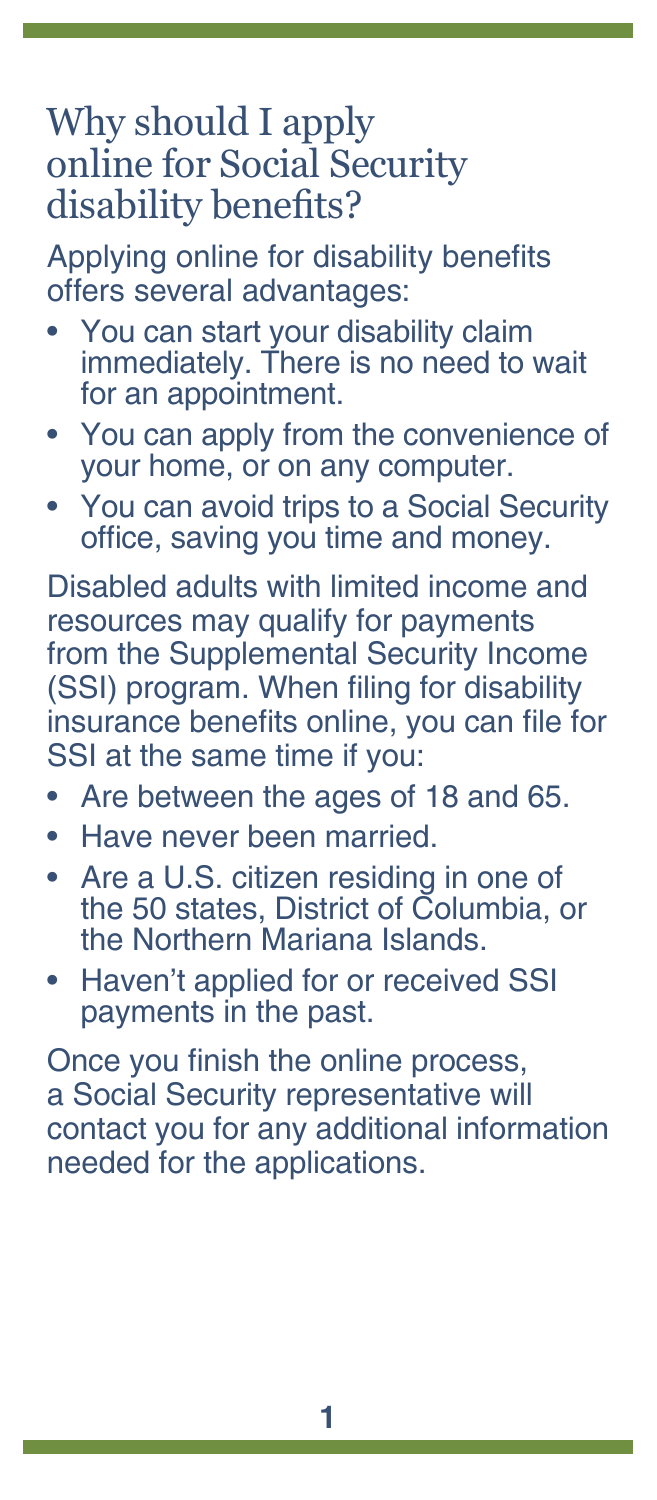#### How secure is my personal information?

We use the most secure technology on the internet to keep your information private.

# How do I apply online?

Follow these simple steps:

**Step 1** — Go to **[www.ssa.gov/benefits/disability](https://www.ssa.gov/benefits/disability)** and select "Apply for Disability."

**Step 2** — Fill out the *Disability*  Benefit Application.

**Step 3** — Answer the disability questions.

**Step 4** — Mail or take the documents we ask for to your Social Security office.

### Is the process easy to follow?

Yes. We ask only the questions that pertain to your situation, and we provide links to more information. Also, there are examples to help you. You can print or save a copy of the information you enter.

### What information should I gather before I get started?

For the [Online Adult Disability Benefit](https://secure.ssa.gov/iClaim/dib)  [Application](https://secure.ssa.gov/iClaim/dib), you should have:

- Your Social Security number.
- If you were born outside the United States or its territories, the name of your birth country at the time of your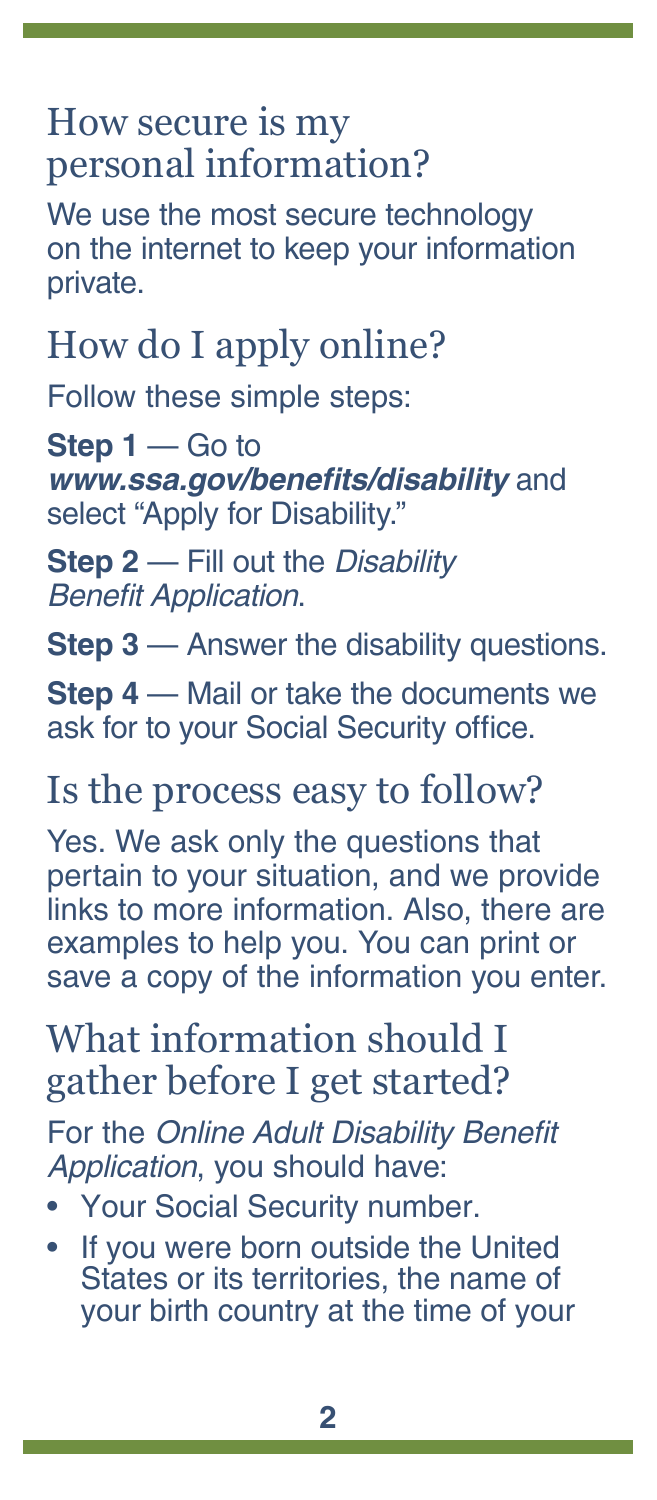birth (it may have a different name now), Permanent Resident Card number (if you are not a U.S. citizen).

- If you were in the military service, the type of duty and branch, and also your service period.
- Your W-2 Form from last year or, if you were self-employed, your federal income tax return (IRS 1040 and Schedules C and SE).
- Direct deposit numbers (from a check, or ask your financial institution for the numbers) to have your monthly benefits deposited automatically.
- Information about any workers' compensation claim you have filed, including date of injury, claim number, and proof of any payments made to you.
- The name, address, and phone number of someone who knows about your condition and can help with your claim.
- Information about your illnesses, injuries, and conditions, including dates of treatment, and patient ID numbers; and the names, addresses, and phone numbers of the medical providers who treated you.
- Names and dates of medical tests you have had and who requested the tests.
- Names of medicines you are taking and who prescribed them.
- Medical records that you already have.
- A list of up to five jobs and dates you worked during the last 15 years.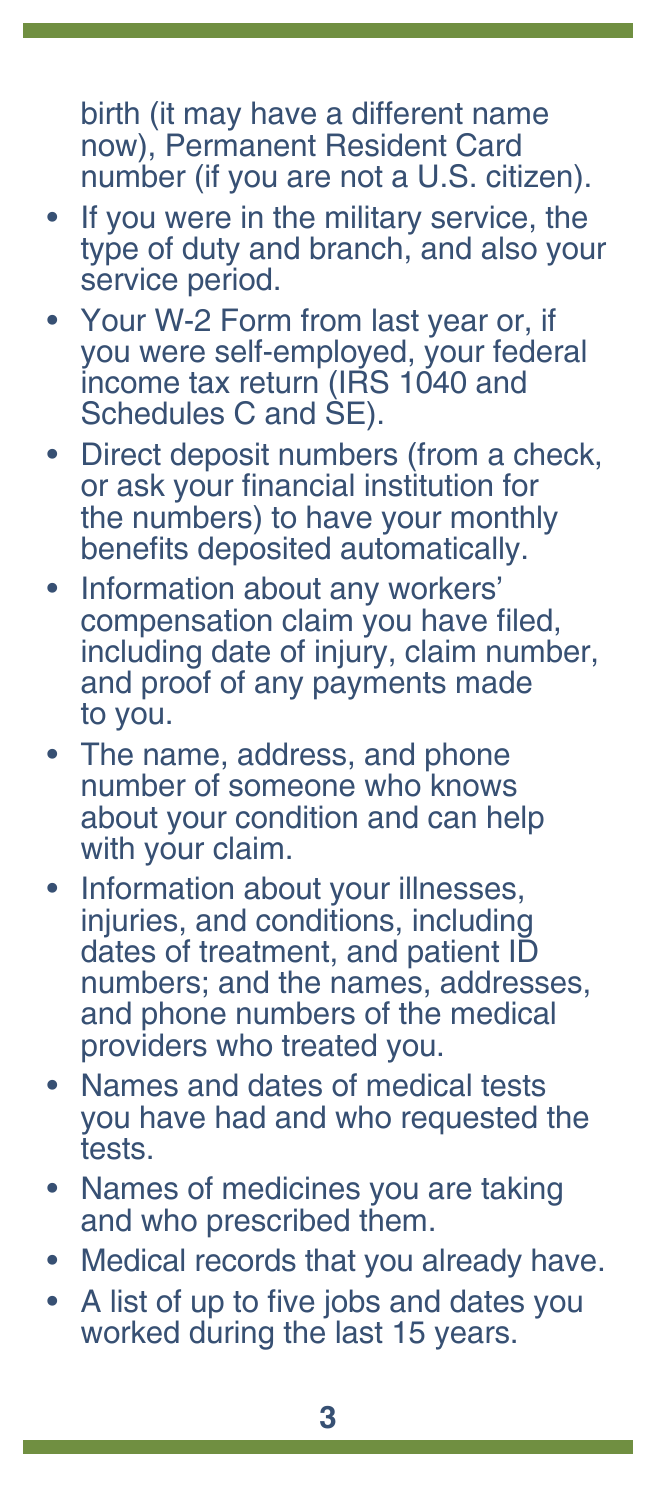#### Do I have to finish all the questions in one session?

No. If you need more time, you can save the information you entered and then stop. We will give you a re-entry number that you can enter when you want to return to answer the rest of the questions.

#### What if I can't answer everything?

Even if you are unable to answer all of the Disability questions, you may still submit it to us. We will help you get the missing information.

However, make sure you select the "Submit Now" button.

#### What happens next?

We will ask you to sign a medical release form (SSA-827) that allows us to get information from your doctors. You can do this electronically as part of the online Disability application, or you can print, sign, and send the form to your Social Security office.

You will be able to print a cover sheet that you can use to send us the signed medical release and any medical records you already have in your possession.

We will contact you if we need more information about your claim.

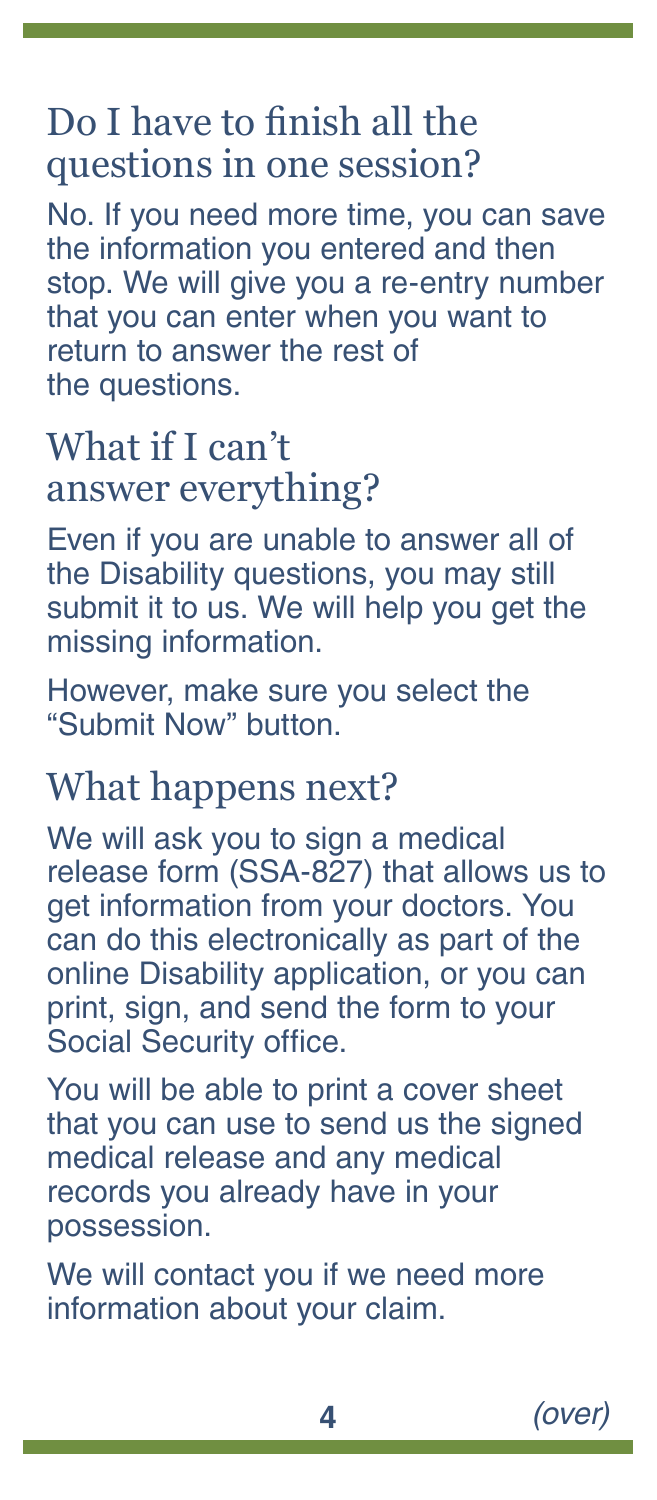Once we have all the information we need to make a decision about your disability claim, we will send you a letter.

## Availability

The online forms are available to you seven days a week during the following hours (Eastern time):

Monday – Friday: 5 a.m. until 1 a.m.

Saturday: 5 a.m. until 11 p.m.

Sunday: 8 a.m. until 11:30 p.m.

Holidays: 5 a.m. until 1 a.m.

### Contacting Social Security

The most convenient way to contact us from anywhere, on any device, is to visit *[www.ssa.gov](https://www.ssa.gov)*. There are several things you can do online: apply for benefits; get useful information; find [publications](https://www.ssa.gov/pubs/); and get answers to [frequently asked](https://faq.ssa.gov/)  [questions](https://faq.ssa.gov/).

When you open a personal *my* Social Security account, you have more capabilities. You can review your Social Security Statement, verify your earnings, and print a benefit veri-fication letter. You can also change your direct deposit information, request a replace-ment Medicare card, request a replacement Social Security card (if you have no changes and your state participates), and get a replacement SSA-1099/1042S.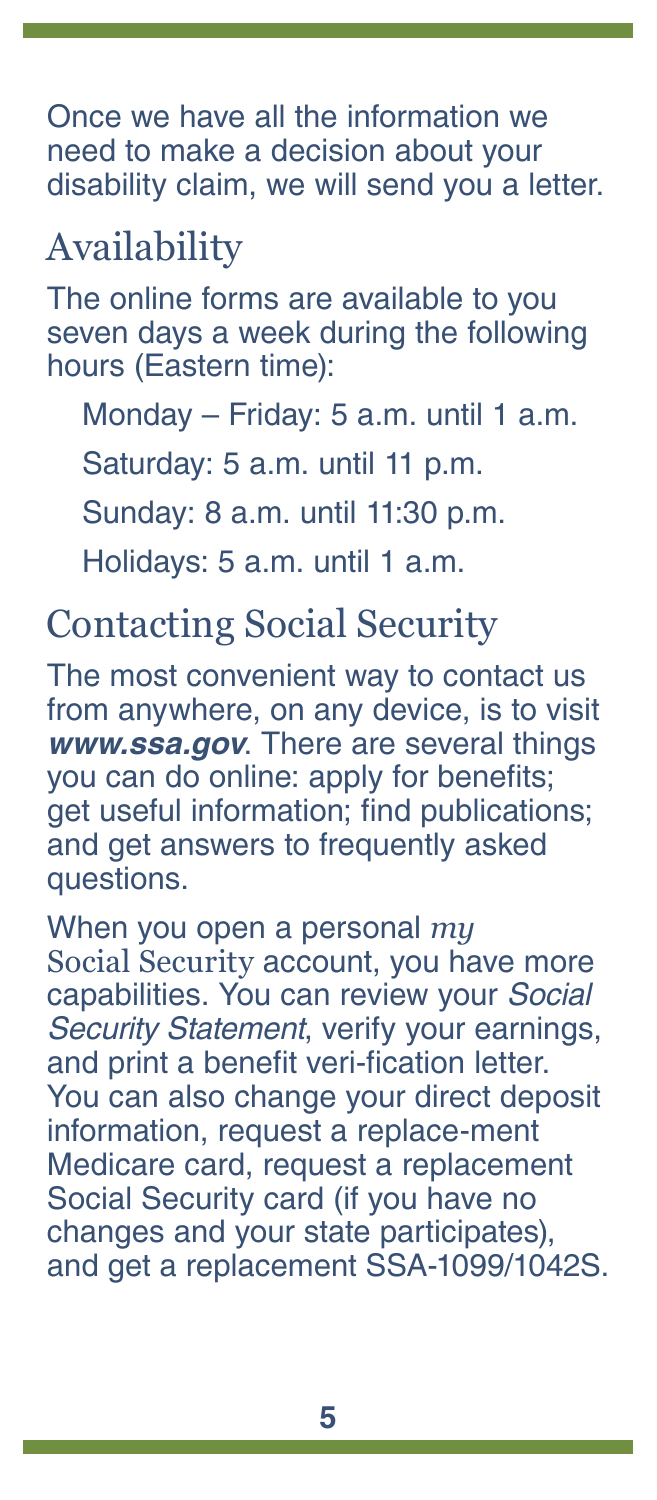If you don't have access to the internet, we offer many automated services by telephone, 24 hours a day, 7 days a week. Call us toll-free at **1-800-772-1213** or at our TTY number, **1-800-325-0778**, if you're deaf or hard of hearing.

A member of our staff can answer your call from 7 a.m. to 7 p.m., Monday through Friday, if you need to speak to a person. We ask for your patience during busy periods since you may experience a high rate of busy signals and longer hold times to speak to us. We look forward to serving you.